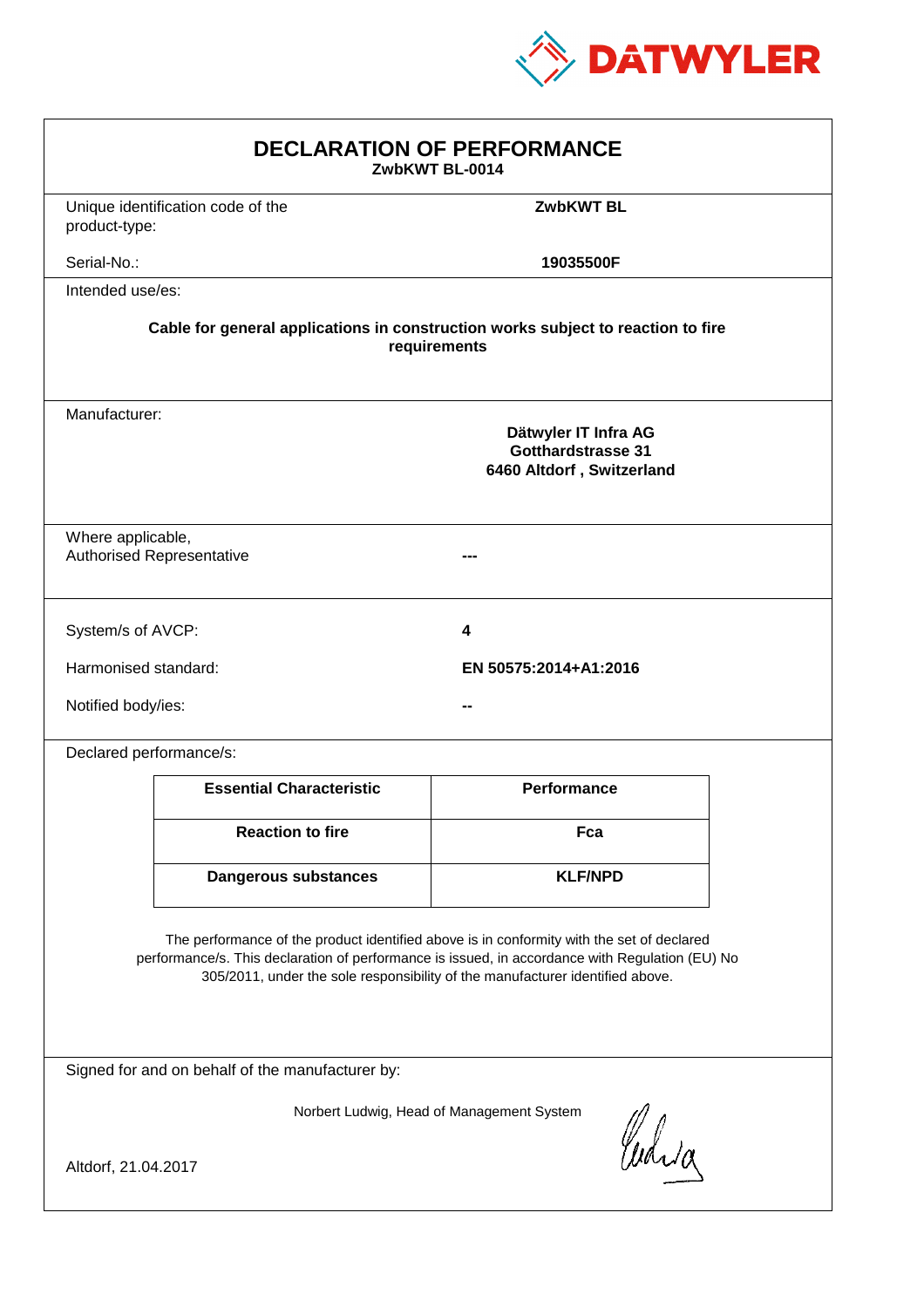

| LEISTUNGSERKLÄRUNG<br>ZwbKWT BL-0014                                                                                                                                                                                                                       |                                                                                |                  |  |
|------------------------------------------------------------------------------------------------------------------------------------------------------------------------------------------------------------------------------------------------------------|--------------------------------------------------------------------------------|------------------|--|
|                                                                                                                                                                                                                                                            | Eindeutiger Kenncode des Produkttyps:                                          | <b>ZwbKWT BL</b> |  |
| Serien-Nr.:                                                                                                                                                                                                                                                |                                                                                | 19035500F        |  |
| Verwendungszweck(e):                                                                                                                                                                                                                                       |                                                                                |                  |  |
| Kabel/Leitung für allgemeine Anwendungen in Bauwerken in Bezug auf die<br>Anforderungen an das Brandverhalten                                                                                                                                              |                                                                                |                  |  |
| Hersteller:                                                                                                                                                                                                                                                | Dätwyler IT Infra AG<br><b>Gotthardstrasse 31</b><br>6460 Altdorf, Switzerland |                  |  |
|                                                                                                                                                                                                                                                            | Wo anwendbar, Bevollmächtigter:                                                |                  |  |
| Leistungsbeständigkeit:                                                                                                                                                                                                                                    | System(e) zur Bewertung und Überprüfung der                                    | 4                |  |
| Harmonisierte Norm:<br>EN 50575:2014+A1:2016                                                                                                                                                                                                               |                                                                                |                  |  |
| Notifizierte Stelle(n):                                                                                                                                                                                                                                    |                                                                                |                  |  |
| Erklärte Leistung(en):                                                                                                                                                                                                                                     |                                                                                |                  |  |
|                                                                                                                                                                                                                                                            | <b>Wesentliche Merkmale</b>                                                    | Leistung         |  |
|                                                                                                                                                                                                                                                            | <b>Brandverhalten</b>                                                          | Fca              |  |
|                                                                                                                                                                                                                                                            | Gefährliche Stoffe                                                             | <b>KLF/NPD</b>   |  |
| Die Leistung des vorstehenden Produkts entspricht der erklärten Leistung/den erklärten<br>Leistungen. Für die Erstellung der Leistungserklärung im Einklang mit der Verordnung (EU) Nr.<br>305/2011 ist allein der obengenannte Hersteller verantwortlich. |                                                                                |                  |  |
| Unterzeichnet für den Hersteller und im Namen des Herstellers von:                                                                                                                                                                                         |                                                                                |                  |  |
| Norbert Ludwig, Head of Management System<br>Curia<br>Altdorf, 21.04.2017                                                                                                                                                                                  |                                                                                |                  |  |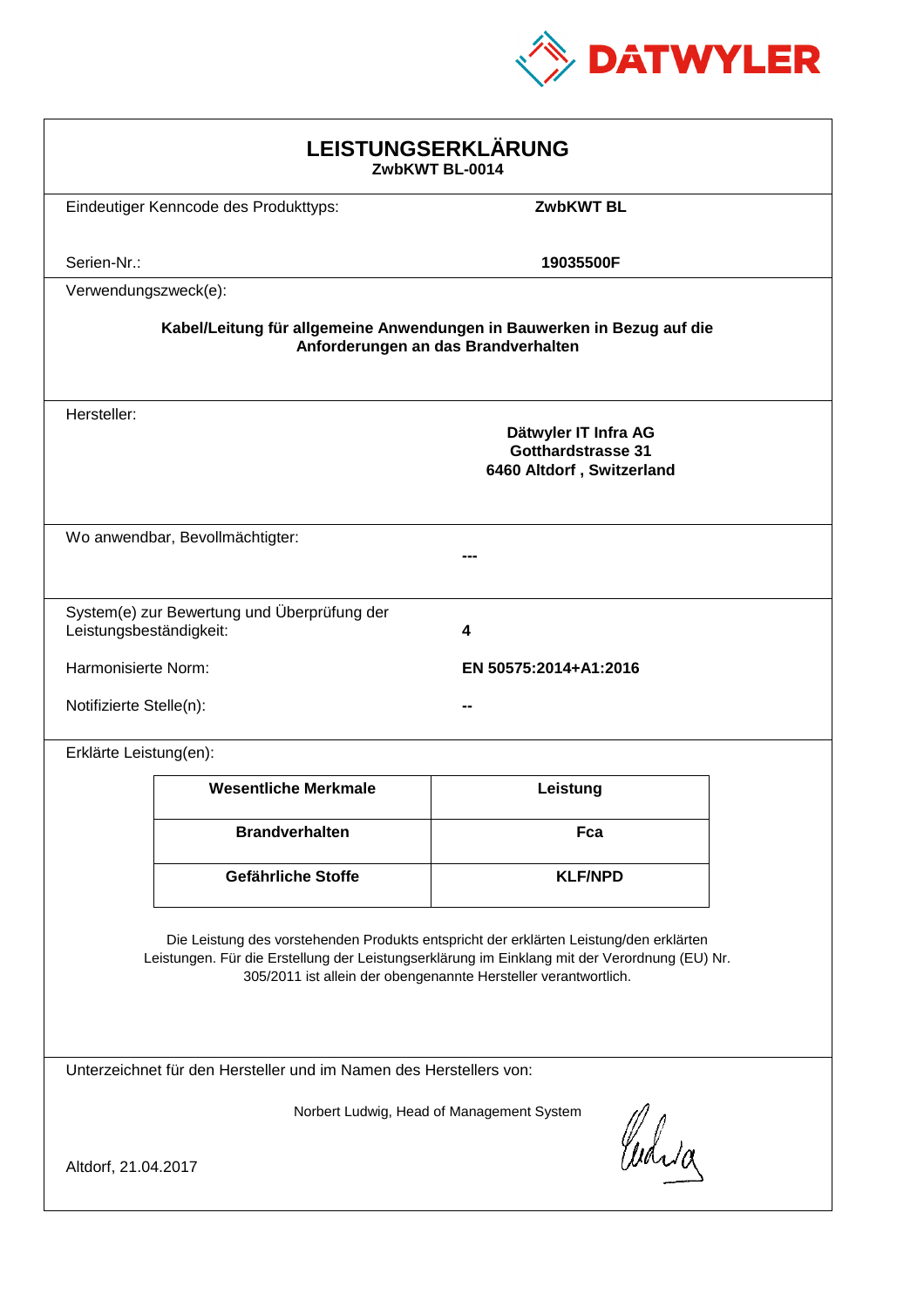

| <b>PRESTATIEVERKLARING</b><br>ZwbKWT BL-0014                                                                                                                                                                                                                                |                                                                         |                                                                                |  |
|-----------------------------------------------------------------------------------------------------------------------------------------------------------------------------------------------------------------------------------------------------------------------------|-------------------------------------------------------------------------|--------------------------------------------------------------------------------|--|
| producttype:                                                                                                                                                                                                                                                                | Unieke identificatiecode van het                                        | <b>ZwbKWT BL</b>                                                               |  |
| Serienr.:                                                                                                                                                                                                                                                                   |                                                                         | 19035500F                                                                      |  |
| Beoogd(e) gebruik(en):                                                                                                                                                                                                                                                      |                                                                         |                                                                                |  |
| Kabels voor algemene toepassingen in bouwwerken die onder<br>voorschriften inzake materiaalgedrag bij brand vallen                                                                                                                                                          |                                                                         |                                                                                |  |
| Fabrikant:                                                                                                                                                                                                                                                                  |                                                                         | Dätwyler IT Infra AG<br><b>Gotthardstrasse 31</b><br>6460 Altdorf, Switzerland |  |
|                                                                                                                                                                                                                                                                             | indien van toepassing, Gemachtigde:                                     |                                                                                |  |
| prestatiebestendigheid:<br>Geharmoniseerde norm:<br>Aangemelde instantie(s):                                                                                                                                                                                                | Het systeem of de systemen voor de<br>beoordeling en verificatie van de | 4<br>EN 50575:2014+A1:2016                                                     |  |
| Aangegeven prestatie(s)                                                                                                                                                                                                                                                     |                                                                         |                                                                                |  |
|                                                                                                                                                                                                                                                                             | Essentiële kenmerken                                                    | <b>Prestatie</b>                                                               |  |
|                                                                                                                                                                                                                                                                             | <b>Brandreactie</b>                                                     | Fca                                                                            |  |
|                                                                                                                                                                                                                                                                             | Gevaarlijke stoffen                                                     | <b>KLF/NPD</b>                                                                 |  |
| De prestaties van het hierboven omschreven product zijn conform de aangegeven prestaties. Deze<br>prestatieverklaring wordt in overeenstemming met Verordening (EU) nr. 305/2011 onder de exclusieve<br>verantwoordelijkheid van de hierboven vermelde fabrikant verstrekt. |                                                                         |                                                                                |  |
| Ondertekend voor en namens de fabrikant door:                                                                                                                                                                                                                               |                                                                         |                                                                                |  |
| Norbert Ludwig, Head of Management System<br>Curia<br>Altdorf, 21.04.2017                                                                                                                                                                                                   |                                                                         |                                                                                |  |
|                                                                                                                                                                                                                                                                             |                                                                         |                                                                                |  |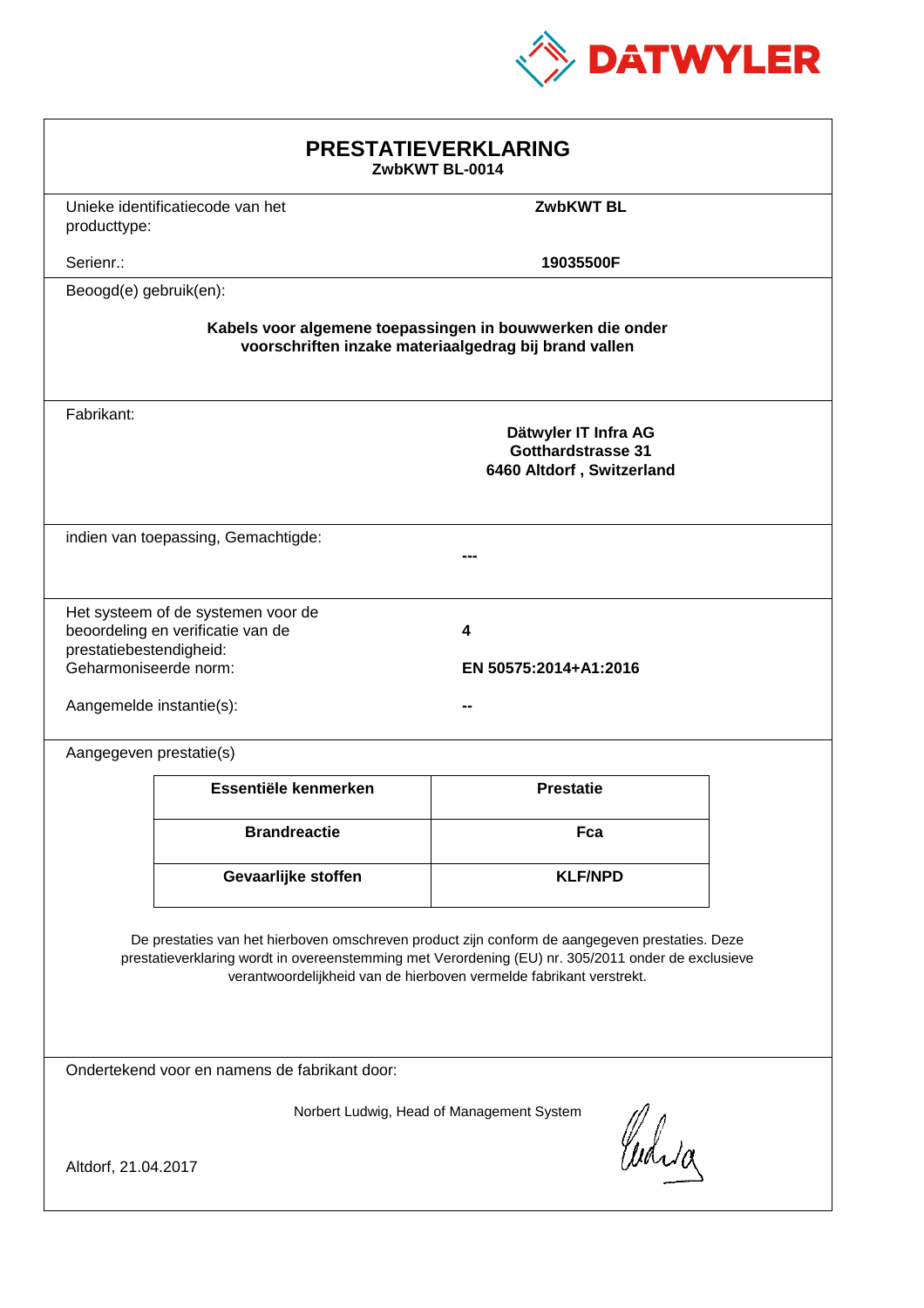

| DÉCLARATION DES PERFORMANCES<br>ZwbKWT BL-0014                 |                                                                   |                                                                                                                                                                                                                                                                  |  |
|----------------------------------------------------------------|-------------------------------------------------------------------|------------------------------------------------------------------------------------------------------------------------------------------------------------------------------------------------------------------------------------------------------------------|--|
| produit type:                                                  | Code d'identification unique du                                   | <b>ZwbKWT BL</b>                                                                                                                                                                                                                                                 |  |
| Numéro de série:                                               |                                                                   | 19035500F                                                                                                                                                                                                                                                        |  |
| Usage(s) prévu(s):                                             |                                                                   |                                                                                                                                                                                                                                                                  |  |
|                                                                |                                                                   | Câble pour applications générales dans les ouvrages de construction soumis<br>aux exigences de réaction au feu                                                                                                                                                   |  |
| Fabricant:                                                     |                                                                   | Dätwyler IT Infra AG<br><b>Gotthardstrasse 31</b><br>6460 Altdorf, Switzerland                                                                                                                                                                                   |  |
|                                                                | Le cas échéant, Mandataire                                        |                                                                                                                                                                                                                                                                  |  |
| performances:<br>Norme harmonisée:<br>Organisme(s) notifié(s): | Système(s) d'évaluation et de<br>vérification de la constance des | 4<br>EN 50575:2014+A1:2016                                                                                                                                                                                                                                       |  |
|                                                                | Performance(s) déclarée(s):                                       |                                                                                                                                                                                                                                                                  |  |
|                                                                | Caractéristique essentielle                                       | <b>Performance</b>                                                                                                                                                                                                                                               |  |
|                                                                | <b>Réaction au feu</b>                                            | Fca                                                                                                                                                                                                                                                              |  |
|                                                                | <b>Substances dangereuses</b>                                     | <b>KLF/NPD</b>                                                                                                                                                                                                                                                   |  |
|                                                                |                                                                   | Les performances du produit identifié ci-dessus sont conformes aux performances déclarées.<br>Conformément au règlement (UE) no 305/2011, la présente déclaration des performances est<br>établie sous la seule responsabilité du fabricant mentionné ci-dessus. |  |
|                                                                | Signé pour le fabricant et en son nom par:                        |                                                                                                                                                                                                                                                                  |  |
| Altdorf, 21.04.2017                                            |                                                                   | Norbert Ludwig, Head of Management System<br>Curia                                                                                                                                                                                                               |  |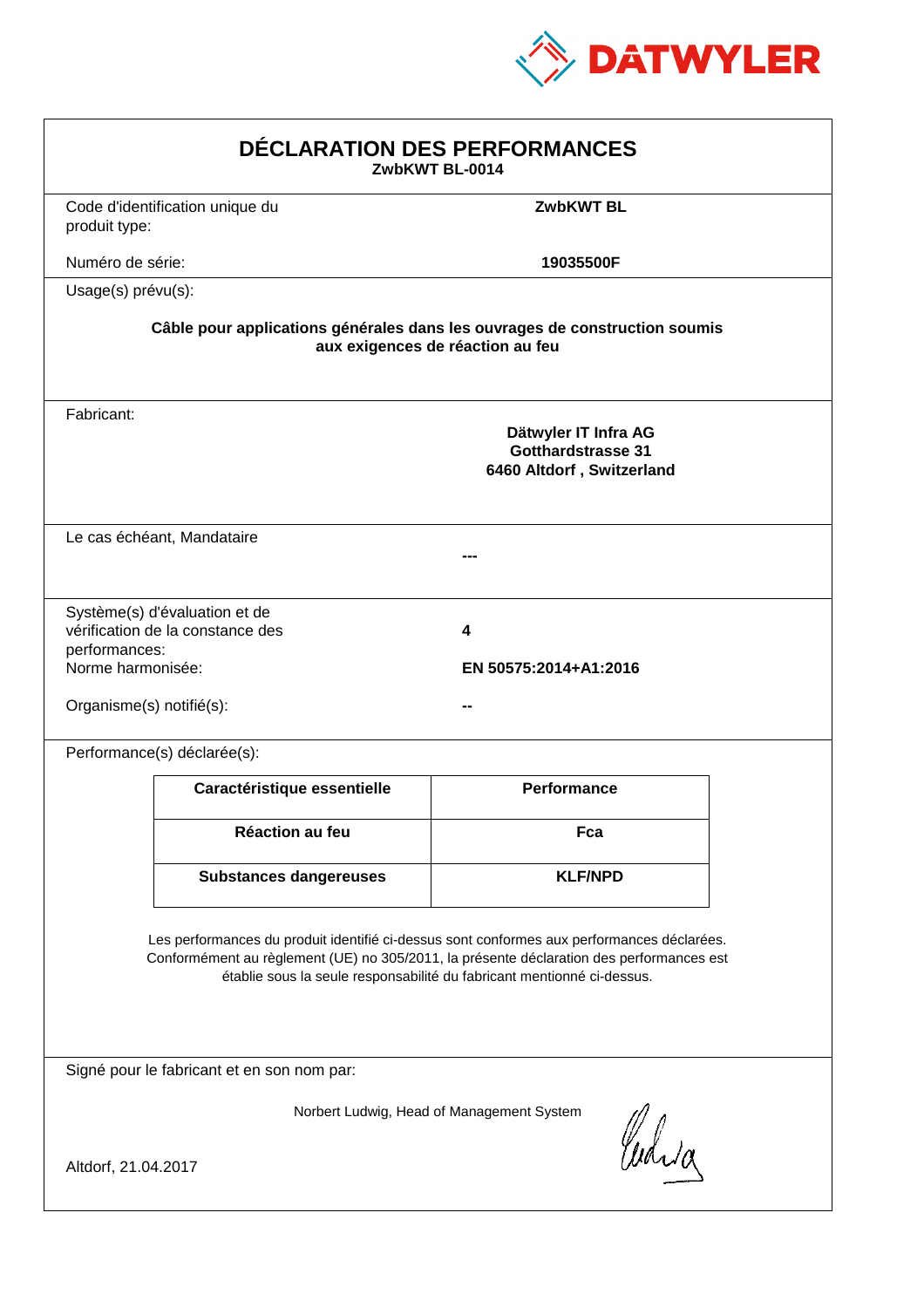

| <b>DECLARACIÓN DE PRESTACIONES</b><br>ZwbKWT BL-0014                                                                                                                                                                                                                                           |                                                                                                        |                            |  |  |  |
|------------------------------------------------------------------------------------------------------------------------------------------------------------------------------------------------------------------------------------------------------------------------------------------------|--------------------------------------------------------------------------------------------------------|----------------------------|--|--|--|
| producto tipo:                                                                                                                                                                                                                                                                                 | Código de identificación única del                                                                     | <b>ZwbKWT BL</b>           |  |  |  |
| Número de serie:                                                                                                                                                                                                                                                                               |                                                                                                        | 19035500F                  |  |  |  |
| Usos previstos:                                                                                                                                                                                                                                                                                |                                                                                                        |                            |  |  |  |
|                                                                                                                                                                                                                                                                                                | Cable sujeto a requisitos de reacción al fuego para aplicaciones generales en obras<br>de construcción |                            |  |  |  |
| Fabricante:                                                                                                                                                                                                                                                                                    | Dätwyler IT Infra AG<br><b>Gotthardstrasse 31</b><br>6460 Altdorf, Switzerland                         |                            |  |  |  |
|                                                                                                                                                                                                                                                                                                | En su caso, Representante autorizado:                                                                  |                            |  |  |  |
| (EVCP):<br>Norma armonizada:<br>Organismos notificados:                                                                                                                                                                                                                                        | Sistemas de evaluación y verificación<br>de la constancia de las prestaciones                          | 4<br>EN 50575:2014+A1:2016 |  |  |  |
|                                                                                                                                                                                                                                                                                                | Prestaciones declaradas:                                                                               |                            |  |  |  |
|                                                                                                                                                                                                                                                                                                | Característica esencial                                                                                | <b>Prestaciones</b>        |  |  |  |
|                                                                                                                                                                                                                                                                                                | Reacción al fuego                                                                                      | Fca                        |  |  |  |
|                                                                                                                                                                                                                                                                                                | <b>Sustancias peligrosas</b>                                                                           | <b>KLF/NPD</b>             |  |  |  |
| Las prestaciones del producto identificado anteriormente son conformes con el conjunto de<br>prestaciones declaradas. La presente declaración de prestaciones se emite, de conformidad con<br>el Reglamento (UE) nº 305/2011, bajo la sola responsabilidad del fabricante arriba identificado. |                                                                                                        |                            |  |  |  |
|                                                                                                                                                                                                                                                                                                | Firmado por y en nombre del fabricante por:                                                            |                            |  |  |  |
| Norbert Ludwig, Head of Management System<br>Curia<br>Altdorf, 21.04.2017                                                                                                                                                                                                                      |                                                                                                        |                            |  |  |  |